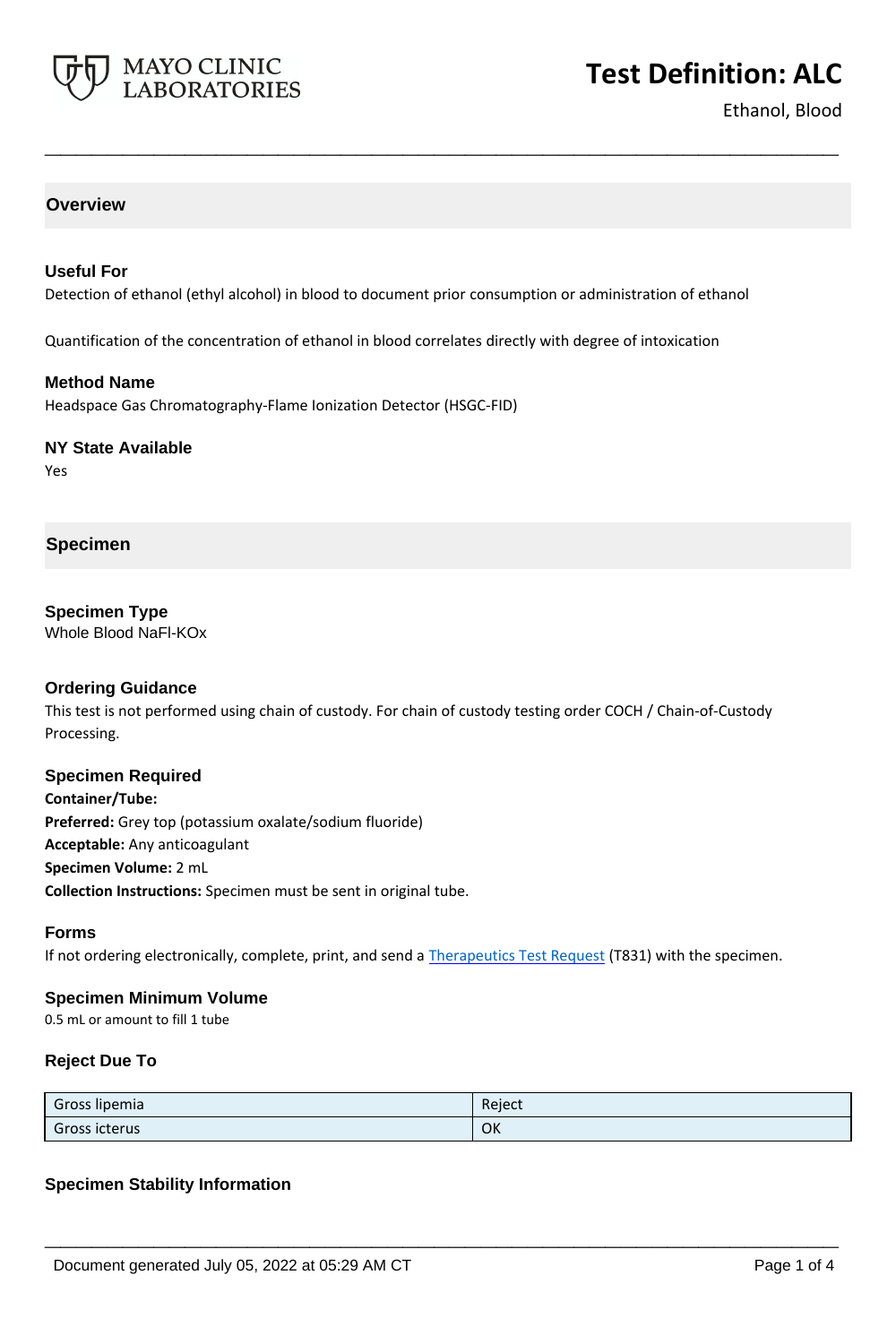# **Test Definition: ALC**



| <b>Specimen Type</b> | <b>Temperature</b>       | <b>Time</b> | <b>Special Container</b> |
|----------------------|--------------------------|-------------|--------------------------|
| Whole Blood NaFl-KOx | Refrigerated (preferred) |             |                          |
|                      | Frozen                   | 14 days     |                          |
|                      | Ambient                  |             |                          |

# **Clinical & Interpretive**

MAYO CLINIC **BORATORIES** 

## **Clinical Information**

Ethanol is the single most important substance of abuse in the United States. It is the active agent in beer, wine, vodka, whiskey, rum, and other liquors.

Ethanol acts on cerebral functions as a depressant similar to general anesthetics. This depression causes most of the typical symptoms such as impaired thought, clouded judgment, and changed behavior. As the level of alcohol increases, the degree of impairment becomes progressively increased.

In most jurisdictions in the United States, the level of prima facie evidence of being under the influence of alcohol for purposes of driving a motor vehicle is 80 mg/dL.

### **Reference Values**

Not detected (Positive results are quantified.) Limit of detection: 10 mg/dL (0.01 g/dL) Legal limit of intoxication is 80 mg/dL (0.08 g/dL). Toxic concentration is dependent upon individual usage history. Potentially lethal concentration: > or =400 mg/dL (0.4 g/dL)

## **Interpretation**

The presence of ethanol in blood at concentrations above 30 mg/dL (>0.03% or g/dL) is generally accepted as a strong indicator of the use of an alcohol-containing beverage.

Blood ethanol levels above 50 mg/dL (>0.05%) are frequently associated with a state of increased euphoria.

Blood ethanol level above 80 mg/dL (>0.08%) exceeds Minnesota's legal limit for driving a motor vehicle. These levels are frequently associated with loss of manual dexterity and with sedation.

A blood alcohol level of 400 mg/dL (> or =0.4%) or higher may be lethal as normal respiration may be depressed below the level necessary to maintain life.

The blood ethanol level is also useful in diagnosis of alcoholism. A patient who chronically consumes ethanol will develop a tolerance to the drug, and requires higher levels than described above to achieve various states of intoxication. An individual who can function in a relatively normal manner with a blood ethanol level above 150 mg/dL (>0.15%) is highly likely to have developed a tolerance to the drug achieved by high levels of chronic intake.

**\_\_\_\_\_\_\_\_\_\_\_\_\_\_\_\_\_\_\_\_\_\_\_\_\_\_\_\_\_\_\_\_\_\_\_\_\_\_\_\_\_\_\_\_\_\_\_\_\_\_\_**

## **Cautions**

**Not intended for use in employment-related testing.**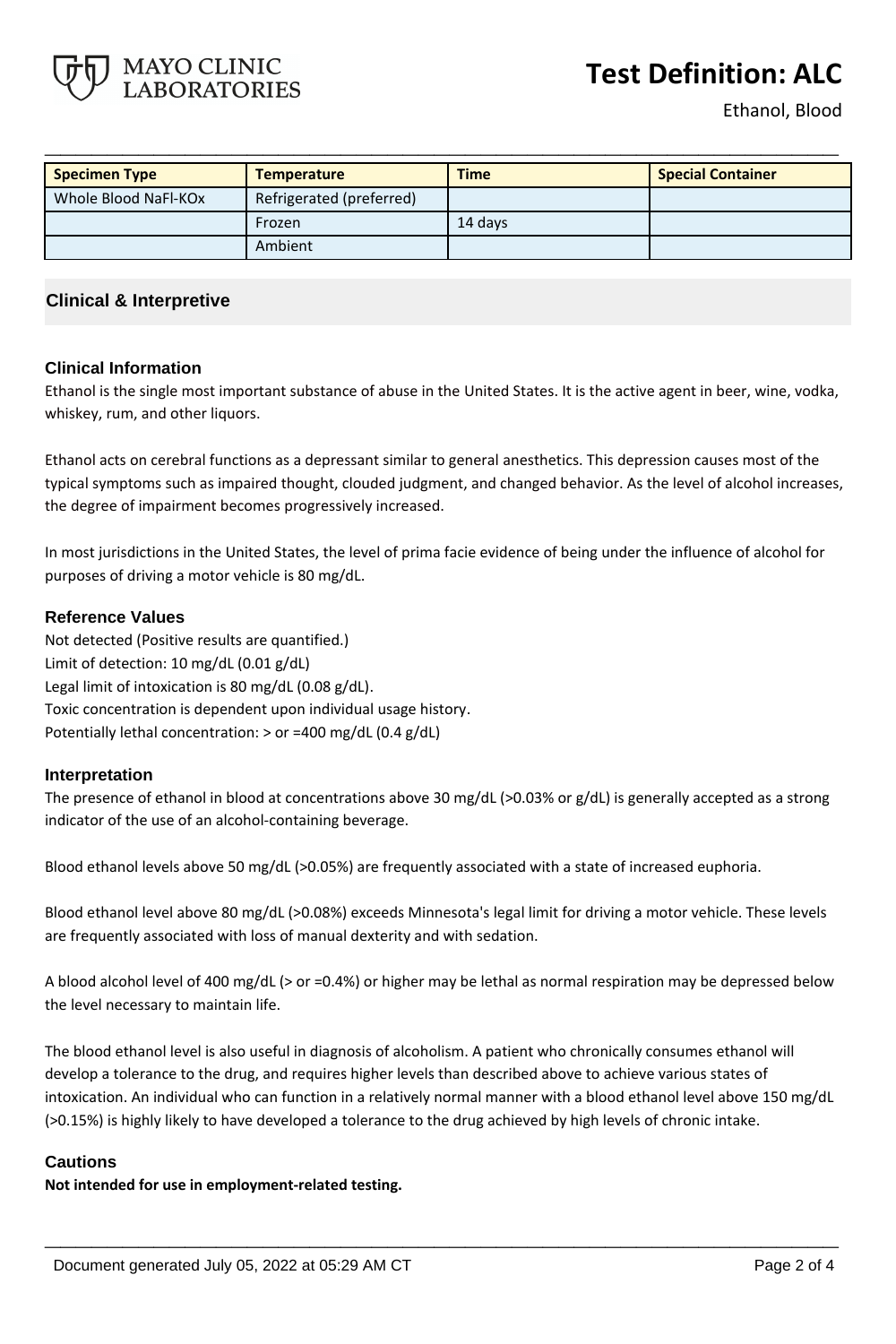

Ethanol, Blood

Whole blood is required (not serum or plasma).

# **Clinical Reference**

Porter WF, Moyer TP: Clinical toxicology. In Tietz Textbook of Clinical Chemistry. Fourth edition. Edited by CA Burtis, ER Ashwood. Philadelphia, WB Saunders Company, 1993, pp 1155-1235

**\_\_\_\_\_\_\_\_\_\_\_\_\_\_\_\_\_\_\_\_\_\_\_\_\_\_\_\_\_\_\_\_\_\_\_\_\_\_\_\_\_\_\_\_\_\_\_\_\_\_\_**

# **Performance**

## **Method Description**

Specimens are analyzed and quantitated using headspace gas chromatography-flame ionization detection.(Sunshine I: Methodology for Analytical Toxicology. Cleveland, OH, CRC Press, 1975, p 145)

**PDF Report** No

**Day(s) Performed** Monday through Friday

**Report Available** 2 to 3 days

**Specimen Retention Time** 2 weeks

**Performing Laboratory Location** Rochester

## **Fees & Codes**

#### **Fees**

- Authorized users can sign in to [Test Prices](https://www.mayocliniclabs.com/customer-service/client-price-lookup/index.html?unit_code=ALC) for detailed fee information.
- Clients without access to Test Prices can contact [Customer Service](http://www.mayocliniclabs.com/customer-service/contacts.html) 24 hours a day, seven days a week.
- **Prospective clients should contact their Regional Manager. For assistance, contact [Customer Service.](http://www.mayocliniclabs.com/customer-service/contacts.html)**

### **Test Classification**

This test was developed, and its performance characteristics determined by Mayo Clinic in a manner consistent with CLIA requirements. This test has not been cleared or approved by the US Food and Drug Administration.

**\_\_\_\_\_\_\_\_\_\_\_\_\_\_\_\_\_\_\_\_\_\_\_\_\_\_\_\_\_\_\_\_\_\_\_\_\_\_\_\_\_\_\_\_\_\_\_\_\_\_\_**

#### **CPT Code Information**

80320 G0480 (if appropriate)